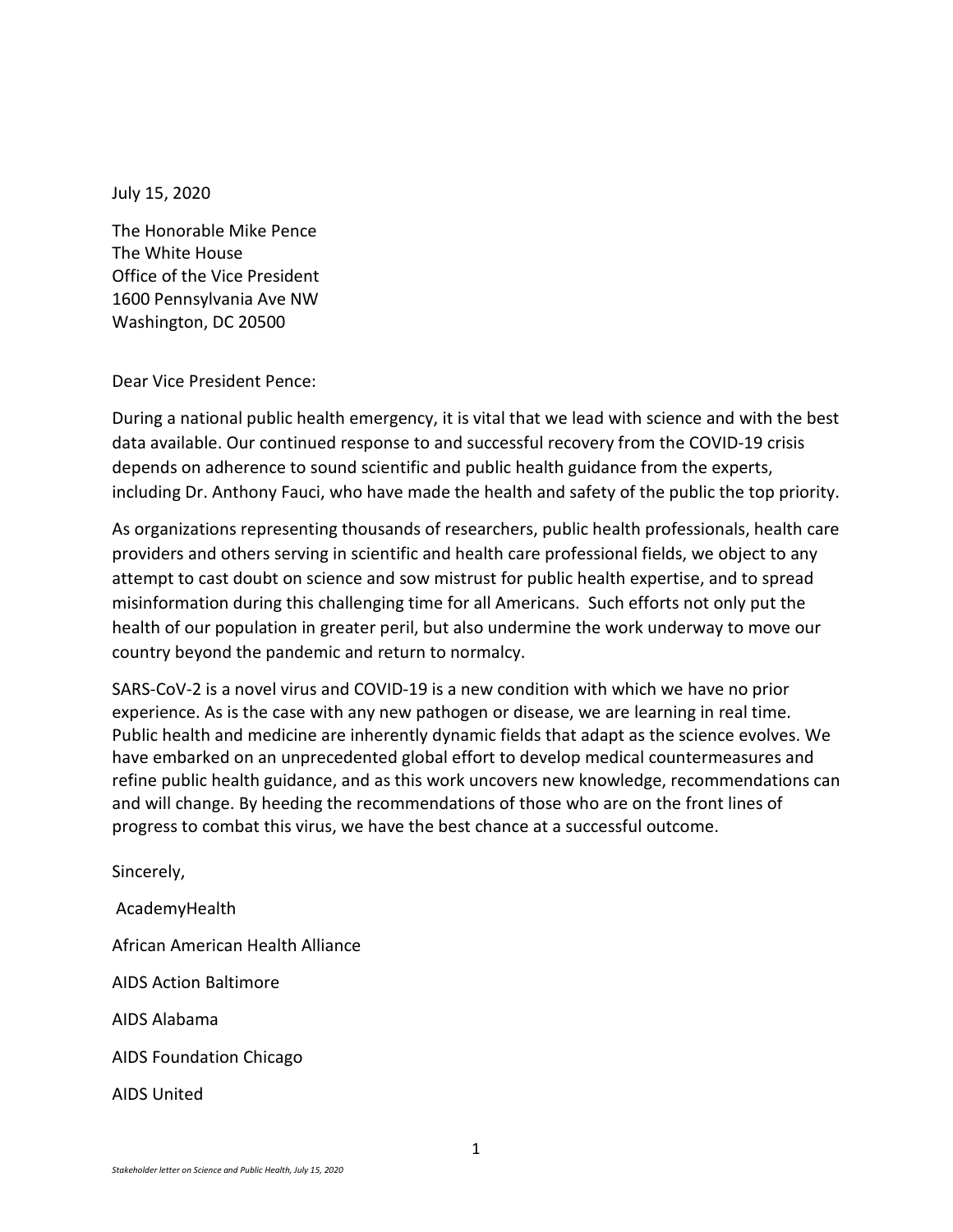American Academy of HIV Medicine American Association for Anatomy American Association for Dental Research American Association for Respiratory Care American Association for the Advancement of Science American Association of Colleges of Pharmacy American Association of Immunologists American Association of Physics Teachers American College of Nuclear Medicine (ACNM) American Crystallographic Association American Institute of Biological Sciences American Physiological Society American Public Health Association American Society for Cell Biology American Society for Clinical Pathology American Society for Gravitational and Space Research American Society for Investigative Pathology American Society for Microbiology American Society for Reproductive Medicine American Society for Virology American Society of Hematology American Society of Pediatric Nephrology American Society of Tropical Medicine and Hygiene American Sociological Association American Statistical Association American Thoracic Society Association for Psychological Science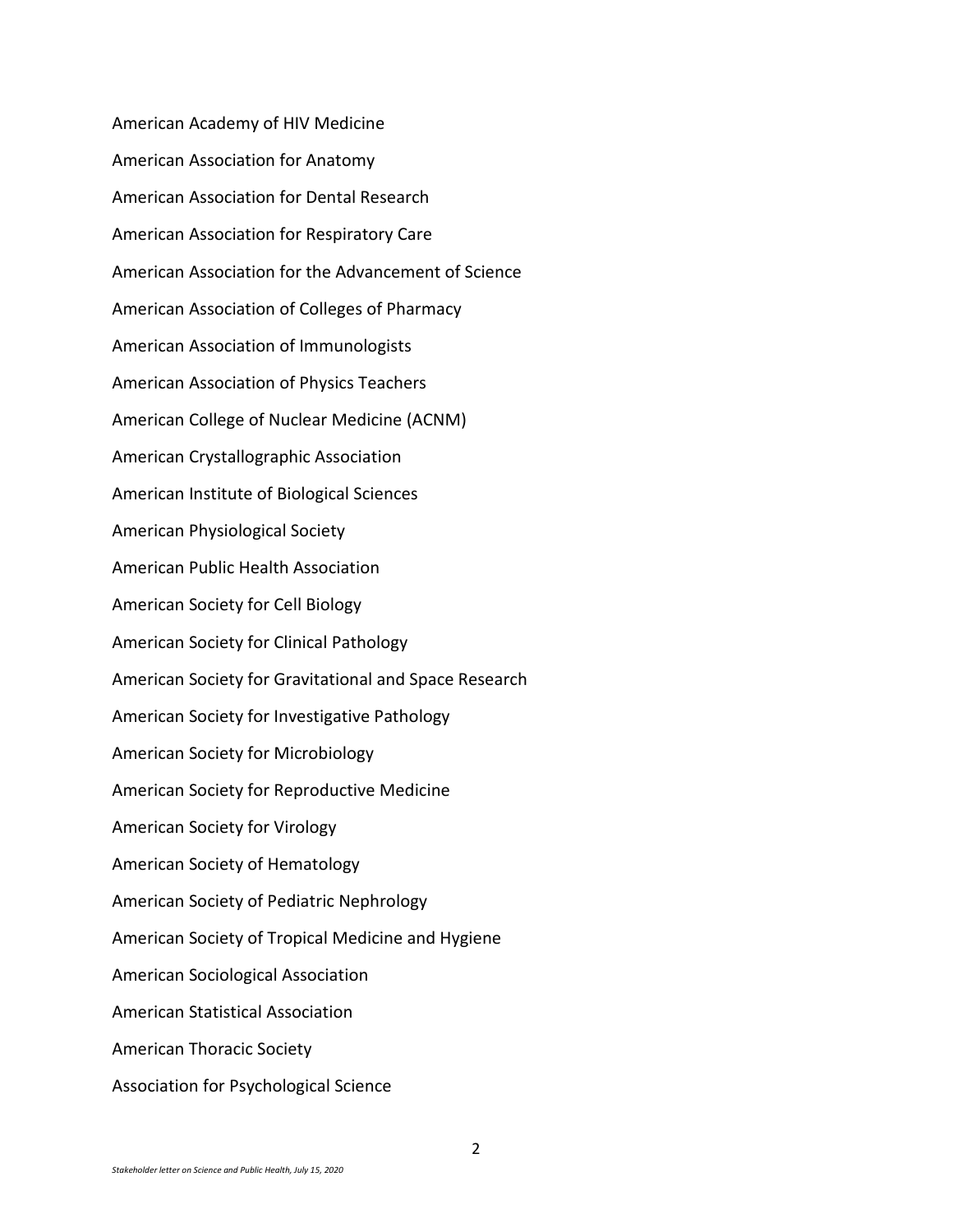Association of American Cancer Institutes Association of Nurses in AIDS Care Association of Public Health Laboratories Association of Schools and Programs of Public Health AVAC Bauch S. Blumberg Institute Big Cities Health Coalition Biophysical Society Black AIDS Institute Cascade AIDS Project Center for Health Law and Policy Innovation Coalition for the Life Sciences Consortium of Universities for Global Health Council of Scientific Society Presidents Cure HHT Endocrine Society Entomological Society of America Genetics Society of America HealthHIV Hepatitis B Foundation HIV Medicine Association Infectious Diseases Society of America Institute for Systems Biology Institute of Food Technologists Institute of Mathematical Statistics International Association of Providers of AIDS Care International Society for Stem Cell Research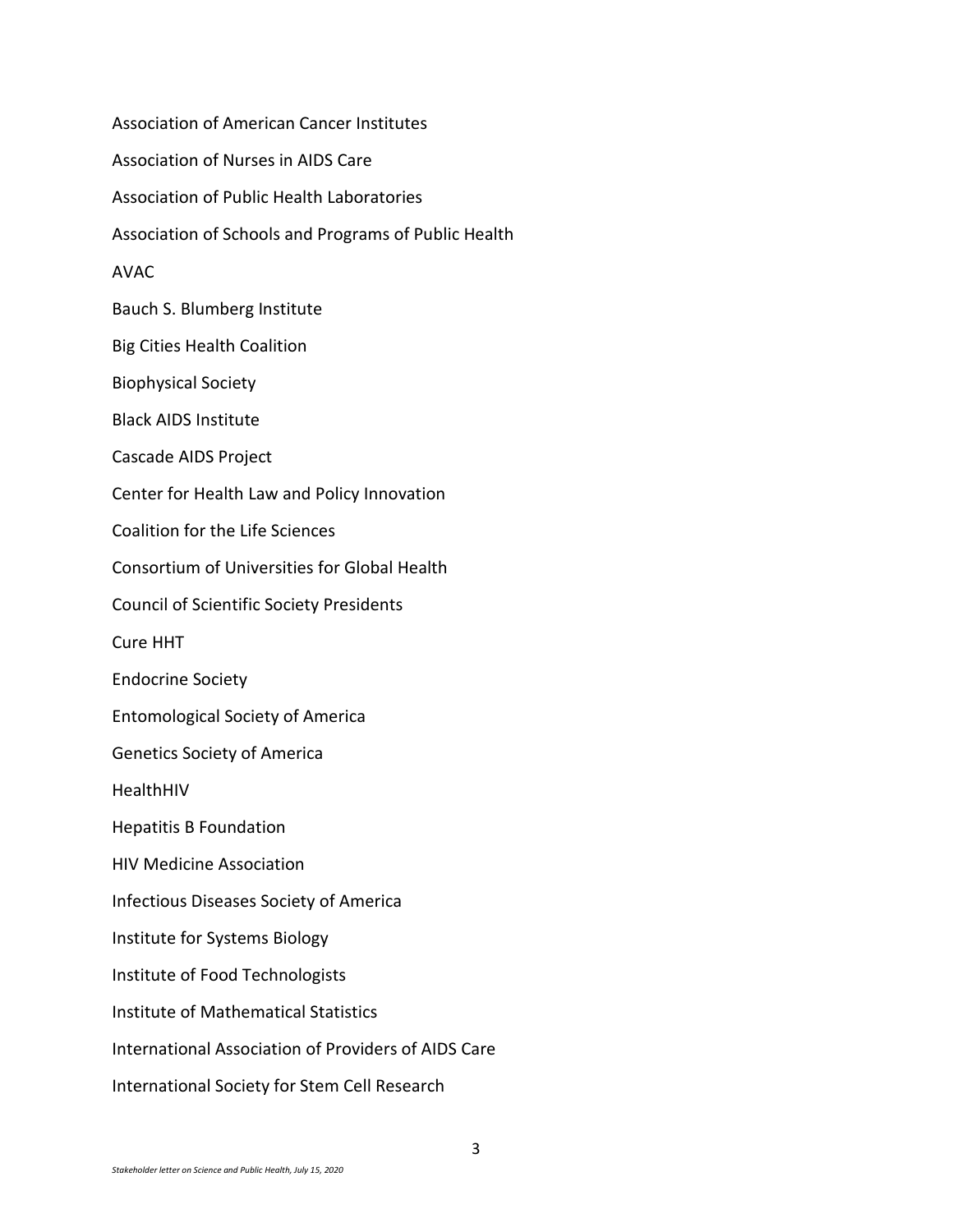IRMA - International Rectal Microbicide Advocates Jeffrey Modell Foundation Latinos Salud LUNGevity Foundation NASTAD National Association of County and City Health Officials National Coalition for LGBT Health Natural Science Collections Alliance NETWORK Lobby for Catholic Social Justice North American Vascular Biology Organization North Carolina AIDS Action Network Positive Women's Network-USA Prevention Institute Safe States Alliance San Francisco AIDS Foundation Sigma Xi, The Scientific Research Honor Society Society of General Internal Medicine Society of Infectious Diseases Pharmacists (SIDP) Society of Toxicology STChealth LLC The Histochemical Society The Well Project Treatment Action Group Trust for America's Health Vaccinate Your Family Washington State Department of Health WVU Health Sciences Center